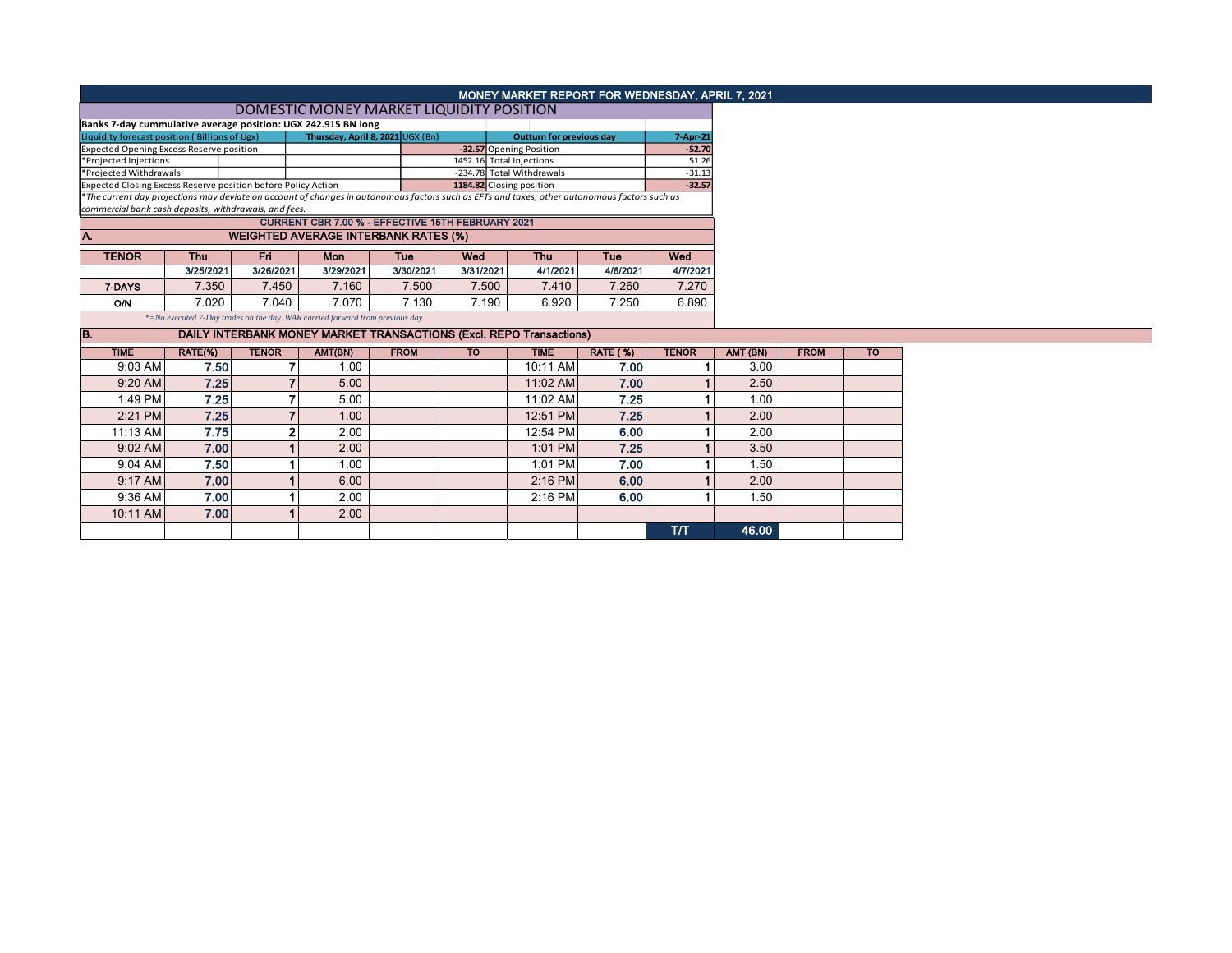| С.                                                                                                                                                     |                                                                                           |             |                          |                           |                            | <b>CBR AND THE 7- DAY WAR INTERBANK RATES</b>  |                         |                     |                 |                                |  |  |  |  |
|--------------------------------------------------------------------------------------------------------------------------------------------------------|-------------------------------------------------------------------------------------------|-------------|--------------------------|---------------------------|----------------------------|------------------------------------------------|-------------------------|---------------------|-----------------|--------------------------------|--|--|--|--|
|                                                                                                                                                        |                                                                                           |             |                          |                           |                            |                                                |                         |                     |                 |                                |  |  |  |  |
| 9.000                                                                                                                                                  |                                                                                           |             |                          |                           |                            |                                                |                         |                     |                 |                                |  |  |  |  |
| 8.000                                                                                                                                                  |                                                                                           |             |                          |                           |                            |                                                |                         |                     |                 |                                |  |  |  |  |
|                                                                                                                                                        |                                                                                           |             |                          |                           |                            |                                                |                         |                     |                 |                                |  |  |  |  |
| 7.000                                                                                                                                                  |                                                                                           |             |                          |                           |                            |                                                |                         |                     |                 |                                |  |  |  |  |
| 6.000                                                                                                                                                  |                                                                                           |             |                          |                           |                            |                                                |                         |                     |                 |                                |  |  |  |  |
|                                                                                                                                                        |                                                                                           |             |                          |                           |                            |                                                |                         |                     |                 |                                |  |  |  |  |
| 5.000                                                                                                                                                  |                                                                                           |             |                          |                           |                            |                                                |                         |                     |                 |                                |  |  |  |  |
|                                                                                                                                                        | 4.000                                                                                     |             |                          |                           |                            |                                                |                         |                     |                 |                                |  |  |  |  |
| 23/03/2021<br>22/03/2021<br>24/03/2021<br>25/03/2021<br>26/03/2021<br>29/03/2021<br>30/03/2021<br>31/03/2021<br>01/04/2021<br>06/04/2021<br>07/04/2021 |                                                                                           |             |                          |                           |                            |                                                |                         |                     |                 |                                |  |  |  |  |
|                                                                                                                                                        |                                                                                           |             | -7-day WAR               | -CBR rate                 | -Upper bound               |                                                | -Lower bound            |                     | • Overnight WAR |                                |  |  |  |  |
|                                                                                                                                                        |                                                                                           |             |                          |                           |                            |                                                |                         |                     |                 |                                |  |  |  |  |
| D.<br><b>DATE</b>                                                                                                                                      | MONETARY POLICY OPERATIONS MATURITIES PROFILE: (08 APR 2021 - 20 MAY 2021)<br><b>THUR</b> | <b>THUR</b> | <b>THUR</b>              | <b>THUR</b>               | <b>THUR</b>                | <b>TOTAL</b>                                   |                         |                     |                 |                                |  |  |  |  |
|                                                                                                                                                        | 8-Apr-21                                                                                  | 15-Apr-21   | 22-Apr-21                | 29-Apr-21                 | 20-May-21                  |                                                |                         |                     |                 |                                |  |  |  |  |
| <b>REPO</b>                                                                                                                                            | 1,128.70                                                                                  |             |                          |                           |                            | 1,128.70                                       |                         |                     |                 |                                |  |  |  |  |
| <b>REV REPO</b>                                                                                                                                        | $\overline{\phantom{a}}$                                                                  | $\sim$      | $\overline{\phantom{a}}$ | $\sim$                    | $\sim$                     |                                                |                         |                     |                 |                                |  |  |  |  |
| <b>DEPO AUCT</b>                                                                                                                                       |                                                                                           | 87.30       | 154.90                   | 76.10                     | 14.60                      | 332.90                                         |                         |                     |                 |                                |  |  |  |  |
| <b>TOTALS</b>                                                                                                                                          | 1,128.70                                                                                  | 87.30       | 154.90                   | 76.10                     | 14.60                      | 1,461.60                                       |                         |                     |                 |                                |  |  |  |  |
|                                                                                                                                                        | Total O/S Deposit Auction balances held by BOU up to 27 MAY 2021: UGX 366 BN              |             |                          |                           |                            |                                                |                         |                     |                 |                                |  |  |  |  |
|                                                                                                                                                        | Total O/S Repo, Reverse Repo & Deposit Auction balances held by BOU: UGX 1,494 BN         |             |                          |                           |                            |                                                |                         |                     |                 |                                |  |  |  |  |
|                                                                                                                                                        | (Ei) STOCK OF TREASURY SECURITIES                                                         |             |                          |                           | Eii)                       | <b>MONETARY POLICY MARKET OPERATIONS</b>       |                         |                     |                 |                                |  |  |  |  |
|                                                                                                                                                        | LAST TBIILS ISSUE DATE: 11-MAR-2021                                                       |             |                          |                           |                            | (VERTICAL REPOS, REV-REPOS & DEPOSIT AUCTIONS) |                         |                     |                 |                                |  |  |  |  |
|                                                                                                                                                        | On-the-run O/S T-BILL STOCKs (Bns-UGX)                                                    |             | 6,016.13<br>18,583.56    | 4/8/2021<br>4/8/2021 REPO | OMO                        | <b>ISSUE DATE</b><br>2-Mar                     | <b>AMOUNT</b><br>252.00 | <b>WAR</b><br>7.000 | <b>RANGE</b>    | <b>TENOR</b><br>$\overline{2}$ |  |  |  |  |
|                                                                                                                                                        | On-the-run O/S T-BONDSTOCKs(Bns-UGX)<br>TOTAL TBILL & TBOND STOCK- UGX                    |             | 24,599.70                |                           | <b>DAUT</b>                | 4-Mar                                          | 32.04                   | 7.305               |                 | 28                             |  |  |  |  |
| O/S=Outstanding                                                                                                                                        |                                                                                           |             |                          |                           | <b>DAUT</b>                | 4-Mar                                          | 58.42                   | 7.585               |                 | 56                             |  |  |  |  |
| <b>MATURITY</b>                                                                                                                                        | TOTAL STOCK YTM (%)                                                                       |             | <b>CHANGE IN</b>         |                           | <b>REPO</b>                | 4-Mar                                          | 1,012.00                | 7.000               |                 | $\overline{7}$                 |  |  |  |  |
|                                                                                                                                                        | (BN UGX)                                                                                  | AT CUT OFF* | YTM (+/-)                |                           | <b>REPO</b>                | 5-Mar                                          | 128.00                  | 7.000               |                 | $6\phantom{a}$                 |  |  |  |  |
| 91                                                                                                                                                     | 67.19                                                                                     | 7.011       | 0.021                    |                           | <b>REPO</b>                | 11-Mar                                         | 885.00                  | 7.000               |                 | $\overline{7}$                 |  |  |  |  |
| 182                                                                                                                                                    | 437.31                                                                                    | 9.999       | $-0.073$                 |                           | <b>REPO</b>                | 15-Mar                                         | 203.50                  | 7.000               |                 | $\overline{3}$                 |  |  |  |  |
| 364                                                                                                                                                    | 5,511.63                                                                                  | 11.851      | 0.301                    |                           | <b>DAUT</b>                | 18-Mar                                         | 25.06                   | 7.330               |                 | $\overline{28}$                |  |  |  |  |
| 2YR                                                                                                                                                    | $\sim$                                                                                    | 13.550      | $-1.700$                 |                           | <b>DAUT</b>                | 18-Mar                                         | 11.96                   | 7.558               |                 | 56                             |  |  |  |  |
| 3YR                                                                                                                                                    | $\sim$                                                                                    | 13.977      | $-1.973$                 |                           | <b>REPO</b>                | 18-Mar                                         | 550.00                  | 7.000               |                 | $\overline{7}$                 |  |  |  |  |
| 5YR                                                                                                                                                    | 1,871.05                                                                                  | 16.500      | 1.600                    |                           | <b>DAUT</b>                | 25-Mar                                         | 45.05                   | 7.306               |                 | $\overline{28}$                |  |  |  |  |
| <b>10YR</b>                                                                                                                                            | 8,547.22                                                                                  | 15.970      | $-0.030$                 |                           | <b>DAUT</b>                | 25-Mar                                         | 14.43                   | 7.541               |                 | 56                             |  |  |  |  |
| 15YR                                                                                                                                                   | 7,147.58                                                                                  | 16.100      | $-0.400$                 |                           | <b>REPO</b>                | 25-Mar                                         | 340.00                  | 7.000               |                 | $\overline{7}$                 |  |  |  |  |
| <b>20YR</b>                                                                                                                                            | 1,017.70                                                                                  | 16.990      | $-0.510$                 |                           | <b>REPO</b>                | 29-Mar                                         | 561.50                  | 7.000               |                 | $\overline{3}$                 |  |  |  |  |
|                                                                                                                                                        | Cut OFF is the lowest price/ highest yield that satisfies the auction awarded amount      |             |                          |                           | <b>REPO</b>                | 30-Mar                                         | 97.50                   | 7.000               |                 | $\overline{2}$                 |  |  |  |  |
|                                                                                                                                                        |                                                                                           |             |                          |                           | <b>REPO</b>                | 31-Mar                                         | 248.50                  | 7.000               |                 | $\overline{1}$                 |  |  |  |  |
|                                                                                                                                                        |                                                                                           |             |                          |                           | <b>DAUT</b><br><b>DAUT</b> | 1-Apr<br>1-Apr                                 | 16.90<br>20.86          | 7.333<br>7.536      |                 | 28<br>56                       |  |  |  |  |
|                                                                                                                                                        |                                                                                           |             |                          |                           | <b>REPO</b>                | 1-Apr                                          | 803.00                  | 7.000               |                 | $\overline{7}$                 |  |  |  |  |
|                                                                                                                                                        |                                                                                           |             |                          |                           | <b>REPO</b>                | 6-Apr                                          | 324.50                  | 7.000               |                 | $\overline{2}$                 |  |  |  |  |
|                                                                                                                                                        |                                                                                           |             |                          |                           |                            | WAR-Weighted Average Rate                      |                         |                     |                 |                                |  |  |  |  |